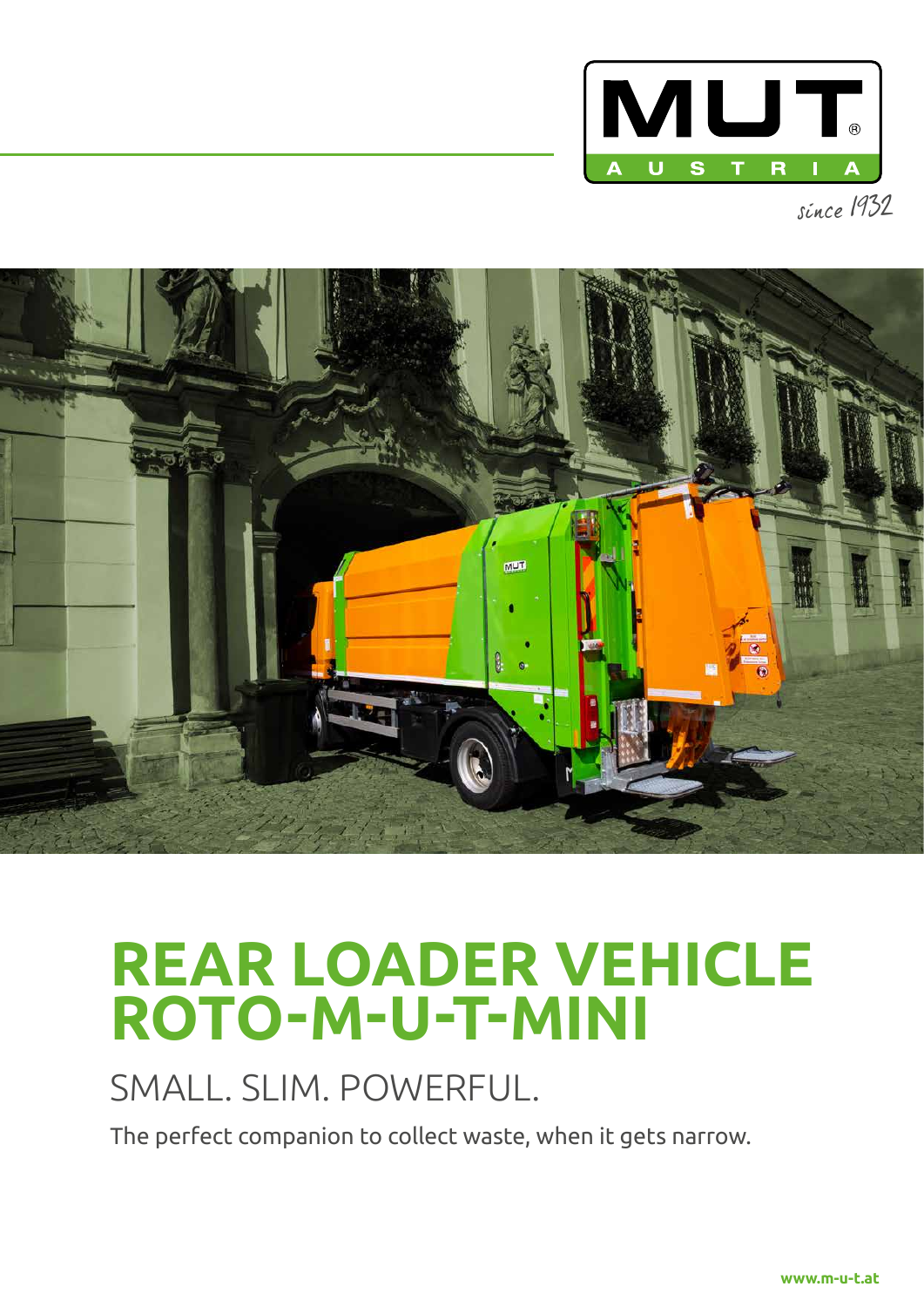The **ROTO-M-U-T-MINI** convinces with its **compact design** in combination with the principle of the **rotary drum** - particularly suitable for the collection of waste and moist rubbish in narrow alleys, small access roads, city centers and parks - wherever vehicles in "common" sizes are not able to reach.

The perfect combination of different types of equipment makes the **ROTO-M-U-T-MINI** to one of the **most economical collection vehicles** on the global market.

Especially when it gets narrow.

The construction, specially developed by M-U-T, **shortens** the **rear overhang** and **optimizes** the **axle load ratio** of the vehicle this way.

- $\blacksquare$  extremely high maneuverability
- $\blacksquare$  preserving the chassis
- optimum payload more waste, less consumption
- **lacks** low maintenance costs
- **E** weighing-system for waste bins (optional)

## **M-U-T Visibility and Safety Packages**

- camerasystem, up to 360° all-round visibility
- **LED-all-round light**

**MUT** 

**numerous other options available** 

#### **M-U-T EASY-WORK-Packages**

- **Container for special tools**
- **D** overall structure-weighing system
- numerous other options available
- body size from **4.2 up to 6.0 m**<sup>3</sup>
- **slim version**, up to the width of a passenger car
- **high compression** of waste up to 1:5 possible for organic waste
- **stainless steel version** of the rotary drum system for a **longer service life**, in particular for organic waste as well as other types of moist waste
- **Industry X.0-capable** digital integration into the fleet
- **maintenance-free cardan shaft**
- noise reducted soundproofing of the rotary drum
- **n** minimum warranty of 2 years
- **P** perfect inner city collecting-all-rounder, especially for narrow passages, as well as for commercial and industrial areas

#### **M-U-T Service Packages**

- warranty extension up to 60 months
- care of vehicle fleet, incl. annual check
- $\blacksquare$  servicepackage "M-U-T All In"
- **C** central control over ROTO-M-U-T-MINI
- simple operation of all work steps
- ndividually configurable: e.g. in order to allow a smooth change of drivers within the fleet



With **M-U-T ELECTRIC** (optional) into an emission-free future: M-U-T- vehicles, which are designed **solely electrical**, guarantee a much **higher economic efficiency** and **longer service life**, in comparison to the conventional drive concept.

 $\overline{a}$ 



### **STYLING DESIGN**

- additional noise reducing version
- **E** can be used as generous advertising space
- **P** powder coated cladding (optional)

### **NAKED DESIGN**

- **E** exposed rotary drum
- $\blacksquare$  touch protection made of aluminum sheets, optional powder-coated
- **E** can be used as advertising space

## **M-U-T Multifunctional-Touch Display**

# **EXPANDABLE**

# **ELECTRICAL**

# **COMPACT**

# **ADAPTABLE**